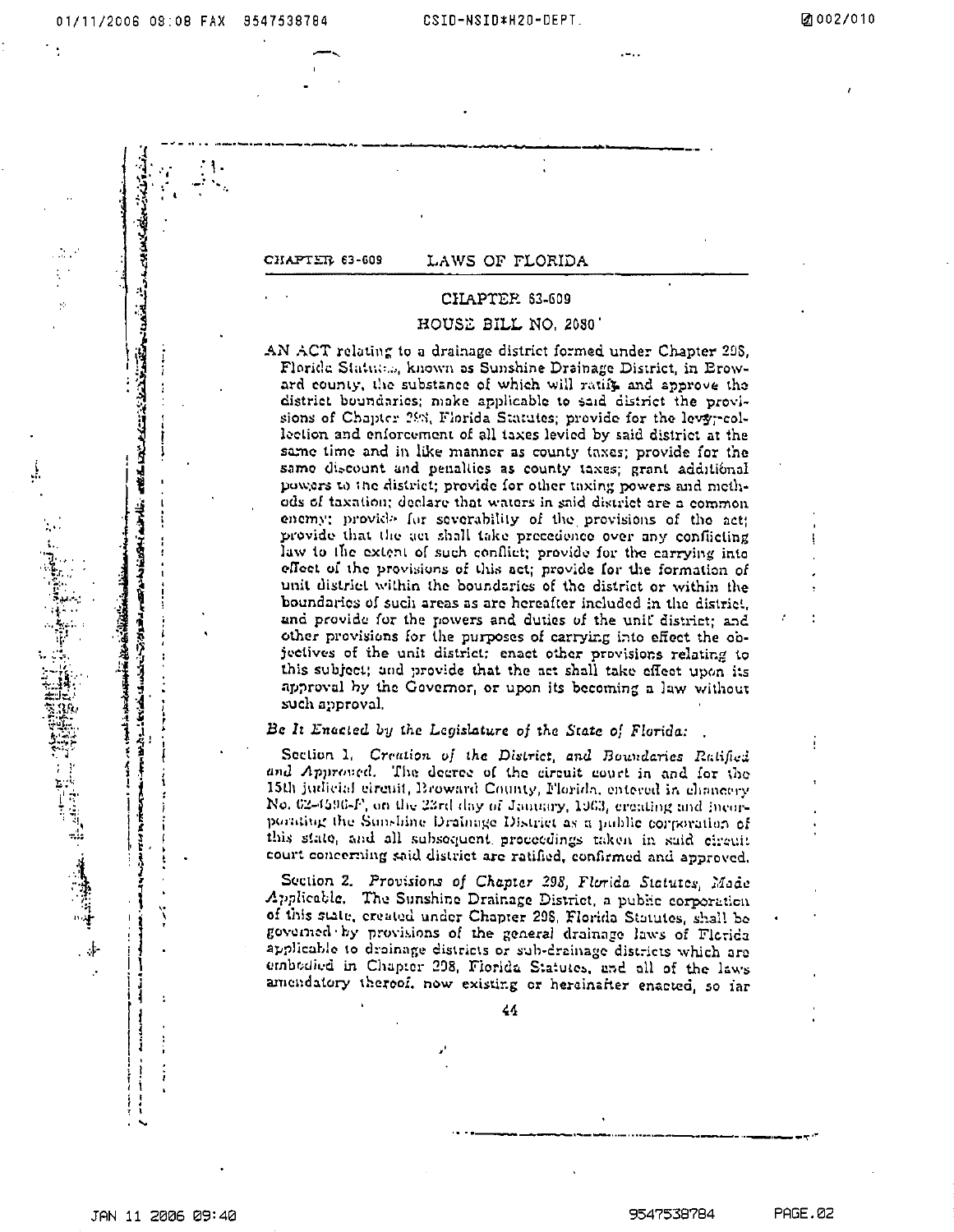ċ

्<br>पर्ने

## LAWS OF FLORIDA

CHAPTER 63-509

as not inconsistent with this act or any subsequent special acts relating to Sunshine Drainage District.

Section 3. Powers of the District. The Sunshine Drainage District shall have in addition to the powers provided for in said Chapter 293. Florida Statutes, the power and authority to construct, improve, pave and maintain roadways and roads necessary and convenient to provide access to and efficient development of areas made suitable and available for the cultivation, settlement, urban subdivision, homesites and other beneficial use and development as a result of the drainage and reclamation opertuons of the District, including any dedicated to public use within the boundaries of the district.

Section 4. Installment Taxes, Levied and Apportioned, and the Collection Thereof. Taxes shall be levied and apportioned as provided for in the general drainage laws of Florida, (Chapter 298, Florida Statutes, and amendments thereto), except that the provisions of Section 298.27. Section 298.38, Section 298.39, Section 295.40 and Section 295.41, Florida Statutes, and amendments thereto, shall not be applicable to said District. In lieu thereof, the following provisions shall apply to said district.

The board of supervisors shall determine, order and levy the amount of the annual installments of the total taxes levied under Section 298.36, Florida Statutes, which shall become due and be collected during each year at the same lime that county taxes are due and collected, which said annual installment and levy shall be evidenced to and certified by the said board, not later than July 1st of each year, to the tax assessor of Broward County, Florida. Said tax shall be extended by the county tax assessor on the county tax roll and shall be collected by the tax collector in the same manner and time as county taxes, and the proceeds thereof paid to said district. Said tax shall be a lien until paid on the property against which assessed, and enforceable in like manner as county taxes.

Section 5. Maintenance Tax. The provision of Section. 209.54, Florida Statutes, and amendments thereto, shall not be applicable to said district. In lieu thereof, the following provisions shall apply to said district.

To maintain and preserve the improvements made pursuant to this chapter and to repair and restore the same, when needed, and for the purpose of defraying the current expenses of the district,

 $^{\prime}$  45

١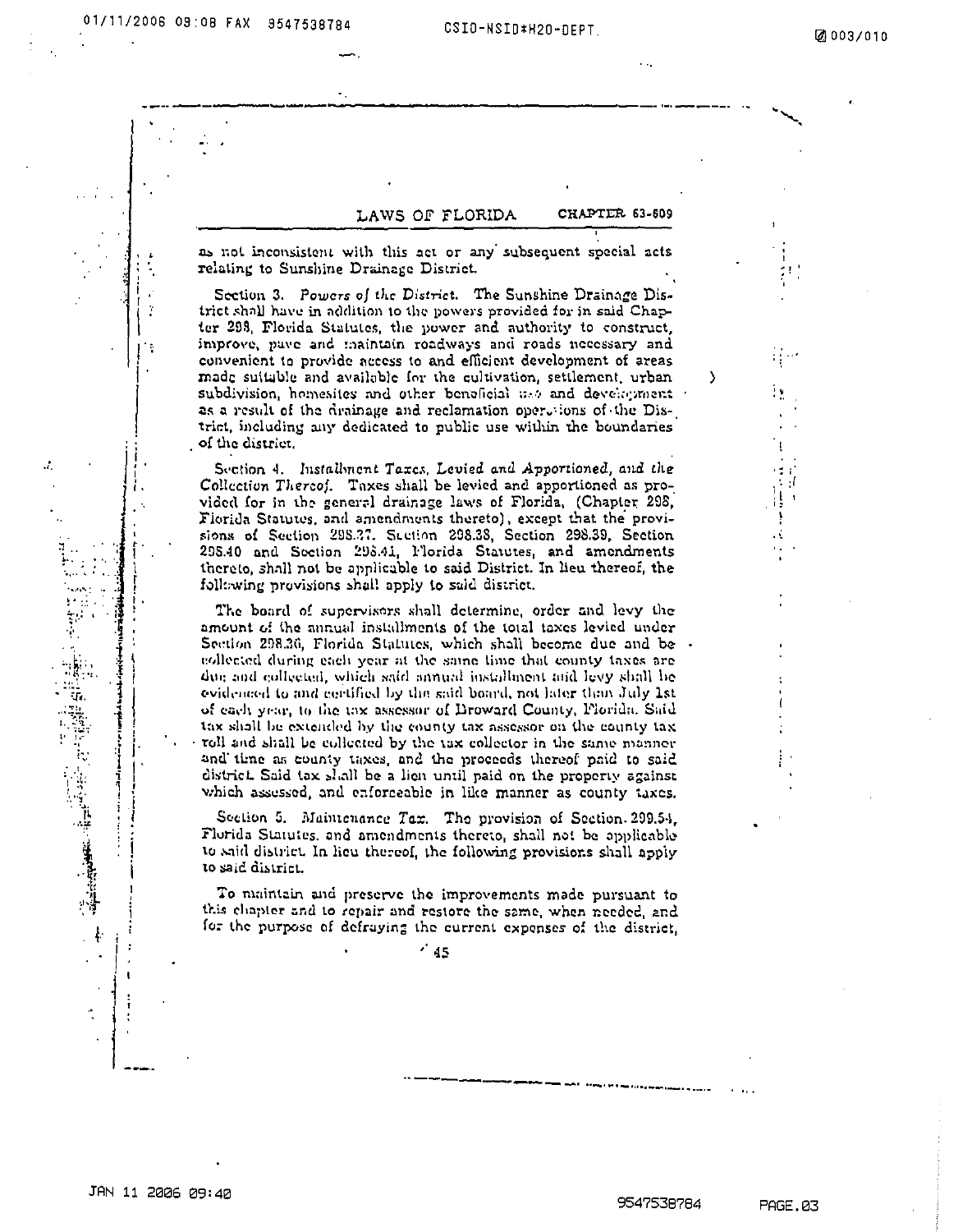$\ddot{x}$ 

Ŵ

### CHAPTER C3-609 LAWS OF FLORIDA

the board of supervisors may, upon the completion of said improvements, in whole or in part as may be certified to the said board by the chief engineer, levy annually a tax upon each tract or parcel of land within the district, to be known as a "maintenance tax". Said maintenance tax shall be apportioned upon the insis of the net assessments of benefits assessed as accruing for original construction, and shall be evidenced to and certified by said board not later than July Ist of each year, to the tax assessor of Broward County, Florida, and shall be extended by the county tax assessor on the county tax roll and shall be collected by the tax collector in the same manner and time as county taxes and the proceeds therefrom paid to said district. Said tax shall be a lien until paid on the property against which assessed and enforceable in like manner as county taxes.

Section 6. Levy of Taxes on Fractional Acres. In levying and assessing all taxes, each tract or parcel of land less than one acre in area shall be assessed as full acre, and each tract or parcel of land mere than one acre in area which contains a fraction of an acre shull be assessed at the nearest whole number of acres, a fraction of onehalf or more to be assessed as a full acre.

Section 7. Enforcement of Taxes. The provisions of Section 298.45 and Section 298.46, Florida Statutes, and amendments thereto, shall not be applicable to said district. In lieu thereof, the following shall upply to said district.

The collection and enforcement of all taxes levied by said district. shall be at the same time and in like manner as county taxes, and the provisions of the Florida Statutes relating to the sale of lands for unpoid and delinquent taxes, the issuance, sale and delivery of tax dertificates for such unpaid and delinquent county taxes, the redemption thereof, the issuance to individuals of tax deeds based thereon, and all other procedure in connection therewith, shall be applicable to said district and the delinquent and unpaid taxes of said district to the same extent as if said statutory provisions were expressly set forth in this act. All taxes shall be subject to the same divrounts as county taxes.

Section 8. When Unpaid Taxes Delinquent: Penalty. All taxes provided for in this act shall be and become delinquent and bear penalties on the amount of said taxes in the same manner as county taxes.

46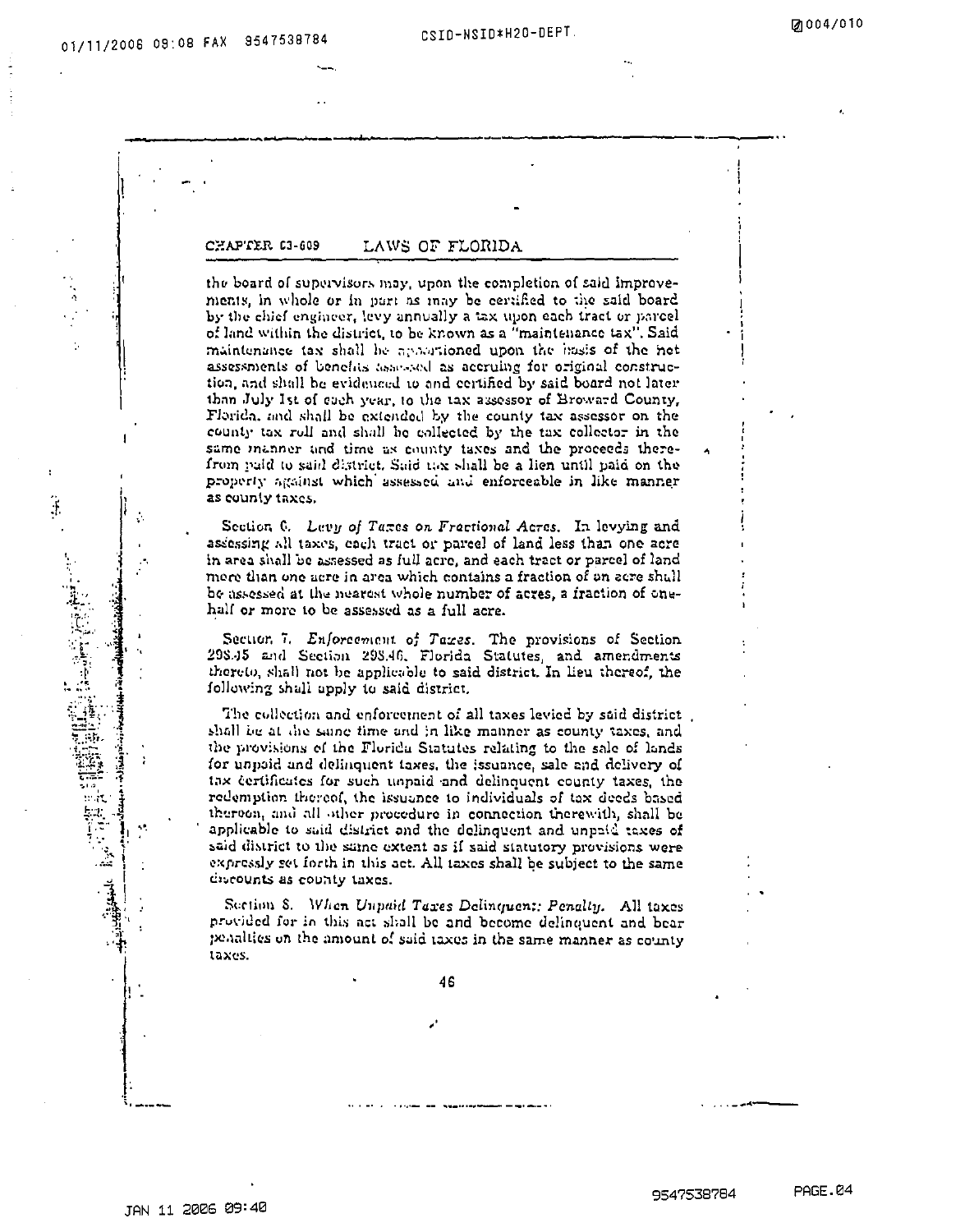# 01/11/2008 09:08 FAX 9547538784

网络起目

ķ.

 $\ddot{i}$ 

### CHAPTER 63-609 LAWS OF FLORIDA

Section 9. Water a Common Enemy. It is hereby determined, declared and enacted that lands in the district in their natural condition ... wet and subject to overflow and that the drainage, reclamation and protection of said lands available for agricultural, settlement, urban and subdivision purposes by drainage, reclamation and improvement, and the creation of said district with the powers vested in it by this act, are in the interest of and conducive to public welfare, health and convenience. It is further declared that in said district, surface waters, including rainfall are a common enemy, and the said district and any individual or agency holding a permit to do so from suid district, shall have the right to dike, dam and construct levees to protect the said district or any part thereof, or the property of said individual or agency against the same, and thereby divert the course and flow of such surface water and/or pump the water from within such dikes and levees.

Section 10. Unit Districts. The board of supervisors of Sunshine Drainage District is authorized in its discretion to drain and reclaim or nowe completely and intensively to drain and reclaim the lands in said district by designated areas or parts of said district to be called "units". The units into which said district may be so divided shall be given appropriate numbers or names by said board of supervisors, so that said units may be readily identified and distinguished. The board of supervisors shall have the power to fix and determine the location, area and boundaries of said lands to be included in each and all such units, the order of development thereof, and the mothod of carrying on the work in each unit. The unit system of drainage provided by this section may be conducted and all of the proceedings by this section and this act authorized in respect to such unit or units may be carried on and conducted at the same time as or after the work of draining and reclaiming of the entire district has been or is being or shall be instituted or carried on under the provisions of this act or under Chapter 208. Florida Statutes, or both. If the board of supervisors shall determine that it is advisable to conduct the work of draining and reclaiming the lands in the district by units, the board shall, by reso-Intion, declare its purpose to conduct such work accordingly, and shall fix the number, location and boundaries of and description of lands within such unit or units and give them appropriate numbeys or names. The entire district may also be designated as a unit for the proper allocation of such port of the plan of reclamation and drainage as benefits the entire district. As soon as practicable after

 $47$ 

**PAGE.05** 

Y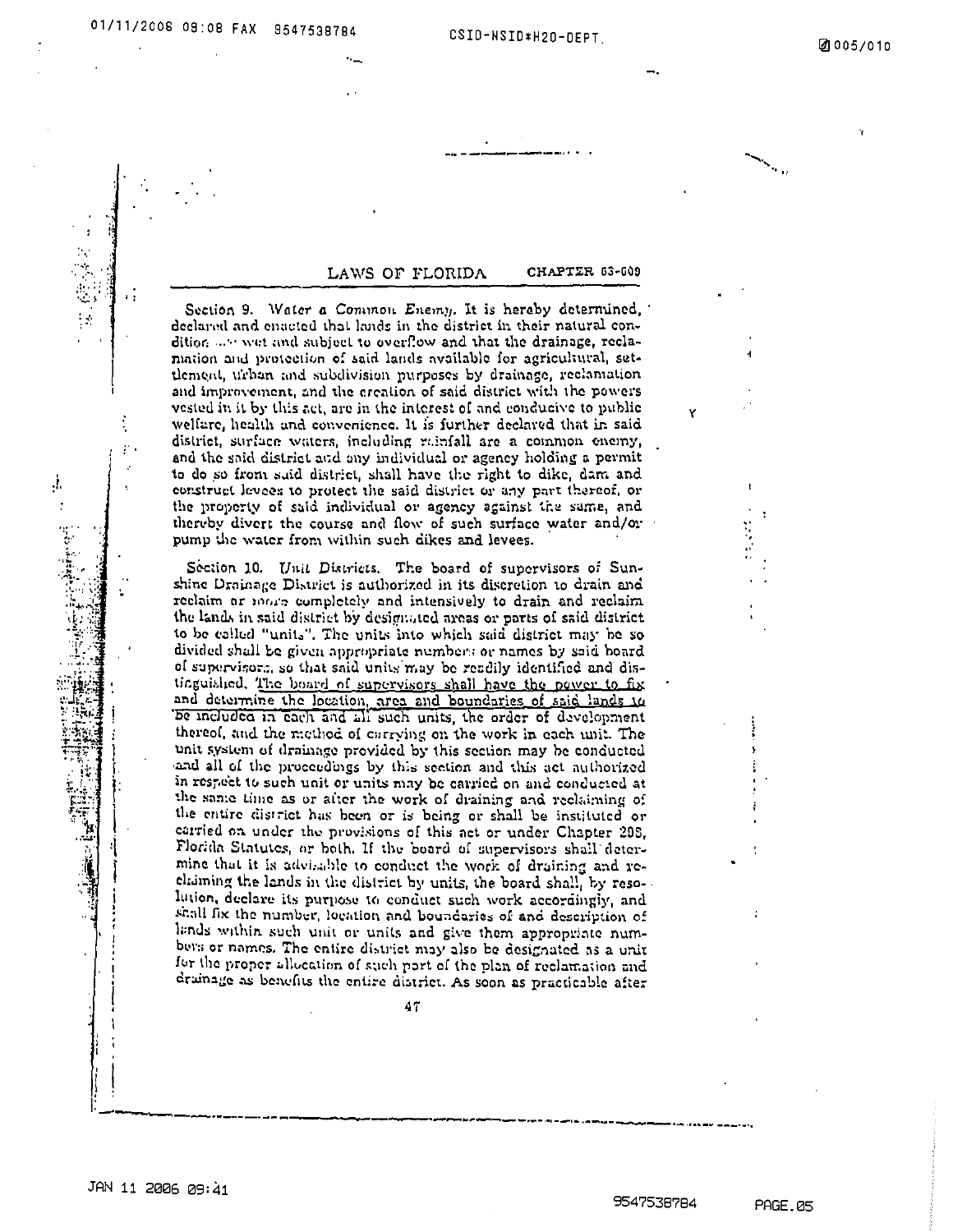$\alpha$  ,  $\beta$  ,  $\beta$ 

CHAPTER 63-609

## LAWS OF FLORIDA

the adoption and recording of such resolution said board of supervisors shall publish notice once a week for two consecutive weeks in a newspaper published in Broward County, Florida, briefly describing the units into which said district has been divided and the lands embraced in each unit, giving the name, number or other designation of such units, requiring all owners of lands in said district to show cause in writing hefore said board of supervisors at a time and place to be stated in such notice why such division of said district into such units should not be approved, and said system of development by units should not be adopted and given  $\sqrt{ }$ effect by said board, and why the proceedings and powers authorized by this section of this act should not be had, taken and exercised. At the time and place stated in said notice, said board of supervisors shall hear all objections or causes of objection (all of which shall be in writing) of any lardowner in said district to the matters mentioned and referred to in such notice, and if no objections are made, or if said objections, if made, shall be overruled by said board, then said board shall enter in its minutes its findings and the order confirming said resolutions, and may thereafter proceed with the development, drainage and reclamation of said district by units pursuant to such resolution and to the provisions of this act. The board of supervisors may, as a result of any objections or of matters brought forth at the hearing, modify or amend such resolution in whole or in part, confirm said resolution after overruling all objections, or reject said resolution, and if confirmed or modified or amended, may proceed thereafter in accordance with said resolution as confirmed, modified or amended. The sustaining of such objections and the rescinding of such resolutions shall not exhaust the power of said board under this section; but, at any time not less than one year after the date of the hearing upon any such resolution, the board of supervisors may adopt other resolutions under this section and thereupon proceed on due notice in like number as above. If said board of supervisors shall overrule or refuse to sustain any such objections in whole or in part made by any landowner in the district, or if any such landowner shall deem himself aggrieved by any action of the board of supervisors in respect to any objection so filed, such landowner may, within twenty (20) days after the ruling of said board, invoke the jurisdiction of a court having jurisdiction over the merits of his claim. When said resolutions creating said unit system shall be confirmed by the board of supervisors (or by a court of competent jurisdiction, if such proposed action shell be challenged by a landowner

48

í.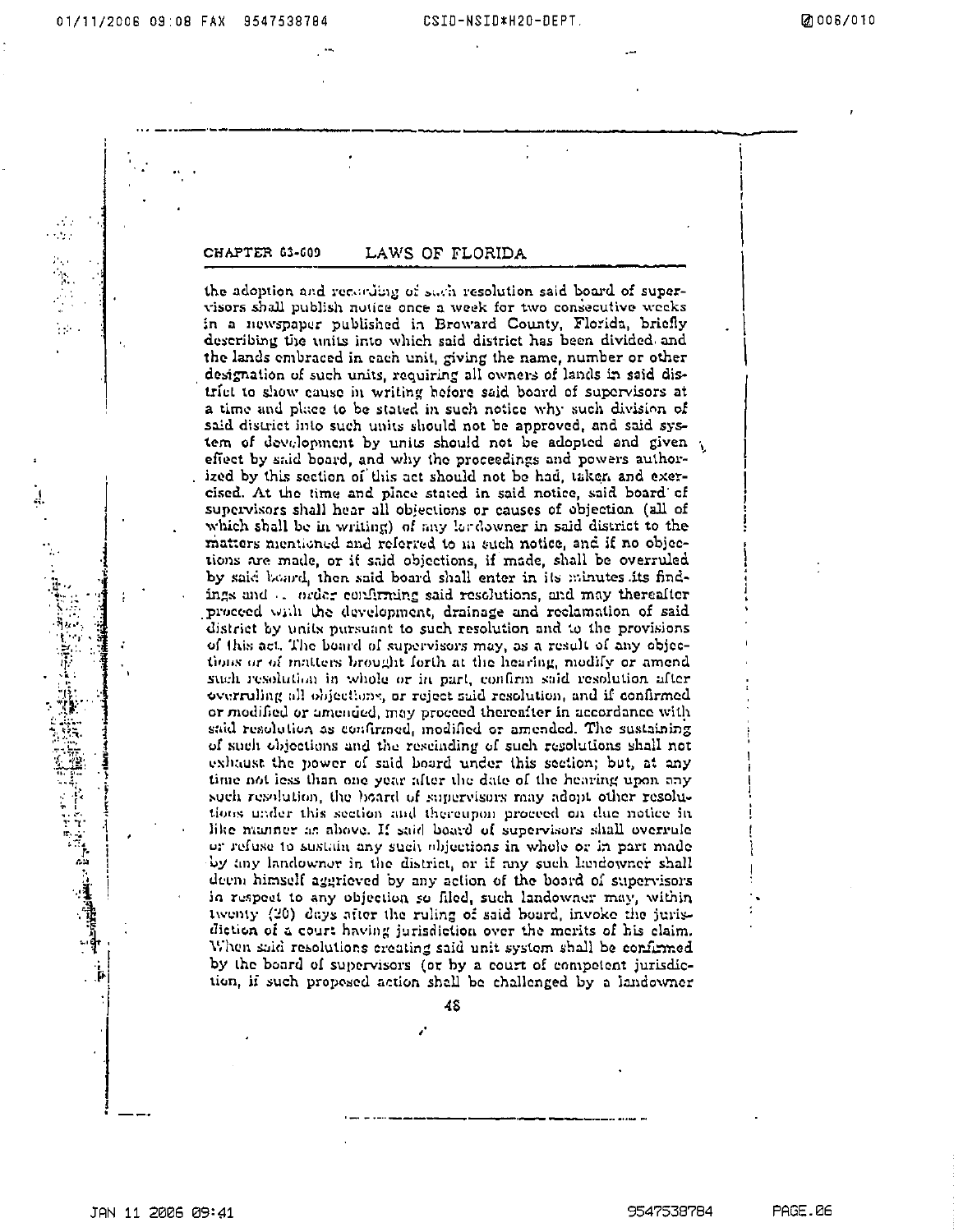÷

 $\ddot{\cdot}$ 

 $\ddot{\phantom{0}}$ 

 $\cdot$ 

### LAWS OF FLORIDA CHAPTER 61-609

by the judicial proceedings hereinabove authorized), said board of supervisors may adopt a plan or plans of reclamation for and in respect to any or all such units, and to have the bearlies and damages resulting therefrom assessed and apportioned by commissioners appointed by the circuit court, and the report of the said commissioners considered and confirmed, all in like manner as is provided by law in regard to plans of reclamation for and assessments for benefits and damages of the entire district. With respect to the pian of reclamation, notices, appointment of commissioners to assess benefits and damages, report of commissioners and notice and confirmation thereof, the levy of assessments and taxes, including maintenance taxes, and the issuance of bonds and all other proceedings as to each and an of such units, said board shall follow and comply with the same procedure as is provided by law with respect to the entire district; and said board of supervisors shall have the same powers in respect to each and all of such units as is vested in them with respect to the entire district. All the provisions of this act shall apply to the drainage, reclamation and improvement of each, any and all of such units, and the enumeration of or reference to specific powers or duties of the supervisors or any other officers or other matters in this act as hereinabove set forth shall not limit or restrict the application of any and all of the proceedings and powers herein to the drainage and reclamation of such units as fully and completely as if such unit or units were specifically and expressly named in every section and clause of this act where the entire district is mentioned or referred to. All assessments, levies, taxes, bonds and other obligations made, levied, assessed or issued for or in respect to any such unit or units shall be a lien and charge solely and only upon the lands in such unit or units, respectively, for the benefit of which the same shall be levied, made or issued, and not upon the remaining units or lands in said district. The beard of supervisors may at any time amend its said resolutions by changing the location and description of lands in any such unit or units; and provided, further, that if the location of or description of lands located in any such unit or units is so changed, notice of such change shall be published as hereinabove required in this section for notice of the formation or organization of such unit or units, and all proceedings shall be had and done in that regard as are provided in this section for the original creation of such unit or units; provided, however, that no lands against which benefits shall have been assessed may be detached from any such unit after the con-

49

A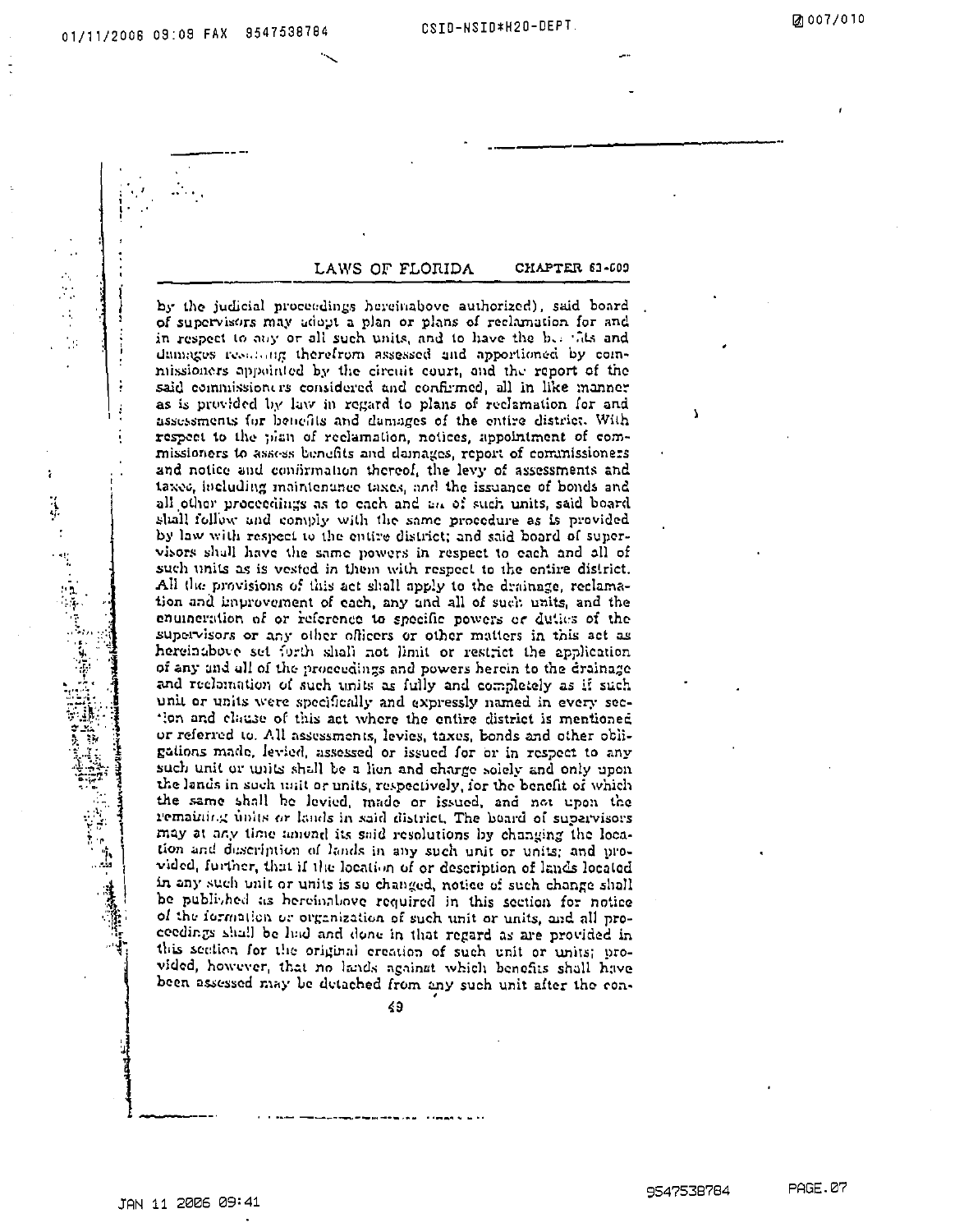01/11/2006 09:09 FAX 9547538784



JAN 11 2006 09:41

9547538784

PAGE.08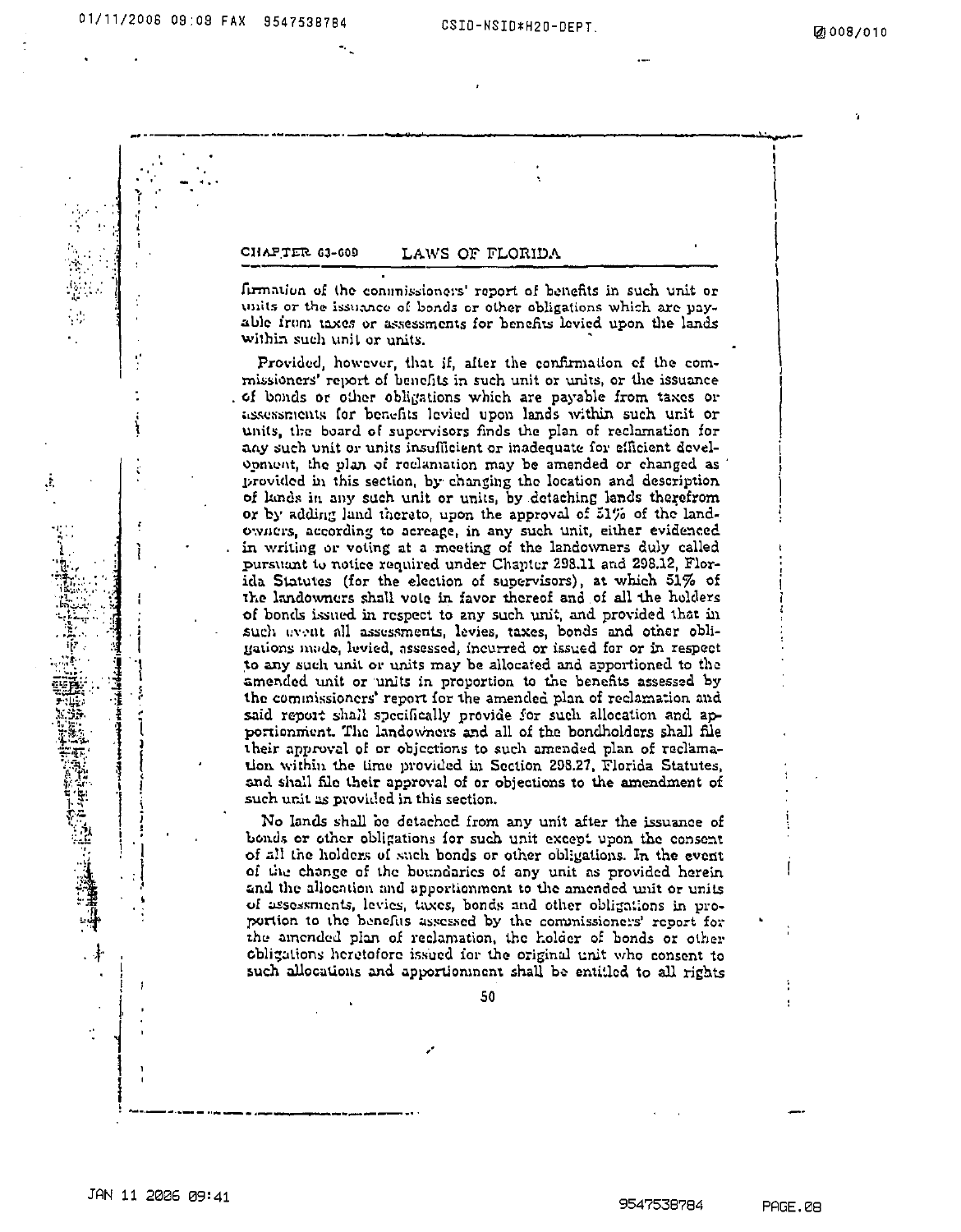t,

CHAPTER 63-600 LAWS OF FLORIDA

and remedies against any lands added to the amended unit or units as fully and to the same extent as if such added lands had formed and constituted a part of the original unit or units at the time of the original issuance of such bonds or other obligations, and regardless of whether the holders of anch bonds or other obligations are the original holders thereof or the holders from time to time hereafter, and the rights and remodies of such holders against the lands in the amended unit or units, including any lands added thereto, under such allocation and apportionment, shall constitute vested and irrevocable rights and remedies to the holders from time to time of such bonds or other obligations as fully and to the same extent as if such bonds or other obligations had been originglly issued to finance the improvements in such amended unit or units under such amended plan of reclamation. Conversely, in the event of the change of the boundaries of any unit wherein lands are detached therefrom with the consent of all the holders of such bonds or other obligations, then and in that event said lands so detached shall be relieved and released from any further liability for the assessment, levy or payment of any taxes for the purpose of paying the principal or interest on any bonds originally issued for the original unit from which said lands were detached,

Section 11. Future Changes in Plan of Reclamation and Drainage of District or Individual Units. After the initial adoption by the hourd of supervisors of said plan or plans of reclamation and drainage of the entire district or units thereof, said plan or plans may be modified from time to time in the future, in whole or in part, in accordance with the changing character from time to time of the use of the lands in said district, in the manner hereinabove provided for; provided, however, that said plan or plans of reclamation or drainage shall not be changed or modified oftener than once every five years in any manner as will increase the assessments to be assessed against the land or the taxes levied against the land or modify the security of the bonds outstanding; provided, however, that this shall not affect technical changes or modifications of said plan or plans of reclamation or drainage approved by the district's engineers as will not affect the assessed benefits, levy of taxes or security of the bondholders, as changes or modificutions of this type may be made at any time; provided, further that said limitation of five years shall not apply to any plan or plans of reclamation or drainage of the district or any unit thereof established under the provisions of this act, if the same is adopted by

 $51$ 

Ţ.